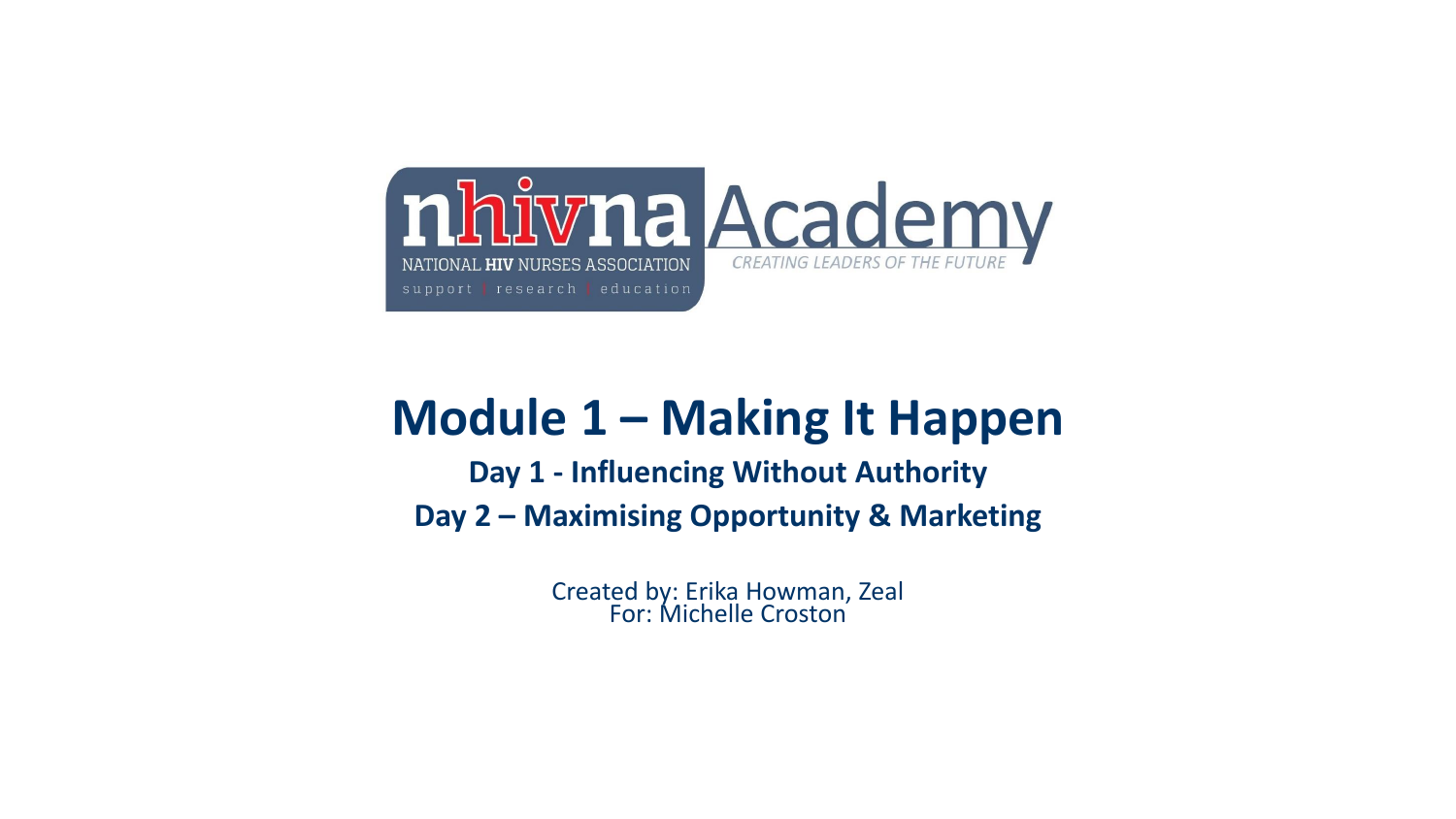

### **nhivna Academy Leadership Programme**

- Often the most precious gift a leader can be given is time away from everyday pressures to:
	- Learn
	- Refresh skills
	- Think
	- Reflect
	- Discuss
	- Share experiences and ideas
	- Plan
- The NHIVNA Academy aims to support its members by providing such an opportunity.
- We asked you to identify topics which you felt would benefit yourselves, your teams and your patients.
- Overwhelmingly our members highlighted the ability to influence change, influencing without authority and being able to maximise opportunity as the most pressing topics.
- Following analysis of the survey results it has been decided to create and run a pilot module for 15 participants.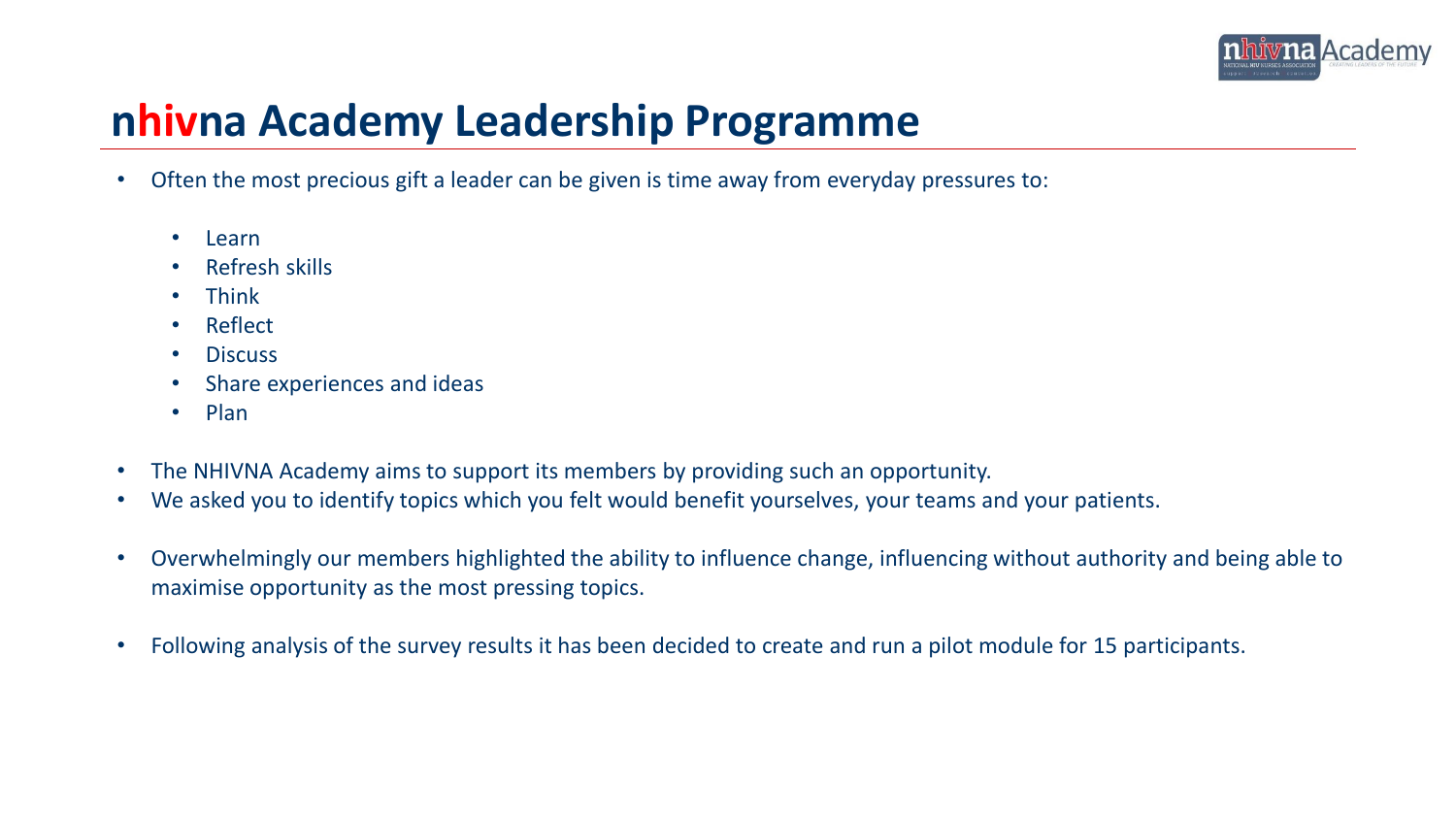

### **Module 1 – Making It Happen**

- Module 1 consists of two days which are designed to be run sequentially.
- The module is structured to allow:
	- the uptake of new skills (or refreshing of existing skills).
	- the application of those skills to the participants own work situation.
- Each participant will be asked to bring an example of a live project / initiative / innovation which they would like to implement.
- This will be used as a platform to apply the skills / models throughout the day and the participants must be prepared to share information with the group.
- Both days will be made up of a mixture of:
	- small group work.
	- individual application.
	- presentation of theory and trainer led discussion.
- The environment will be one of relaxed learning and thought stimulation where the experiences of the participants will be used to enrich the programme.
- Most importantly it will be a worthwhile and enjoyable experience!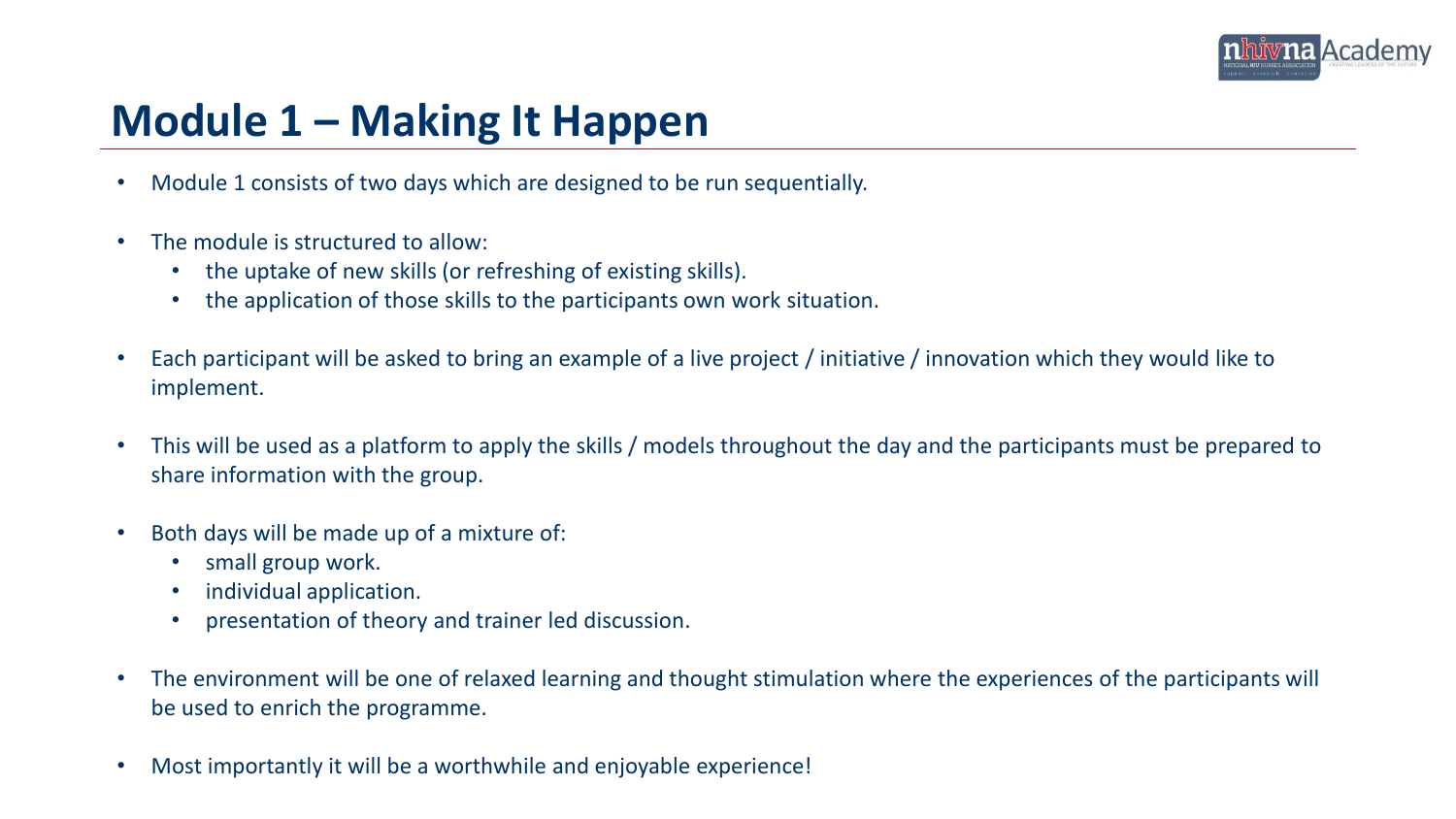

## **Day 1 – Influencing Without Authority**

#### **Focus & Outcomes**

- Explore the elements of influence, persuasion, manipulation, coercion? Identify the challenges faced by the participants around influencing others (personal and situational).
- Sphere of influence & Influence mapping. Identifying the key people and where they sit within the organisation. Understanding Decision Making Units (DMU) and how they affect our ability to influence.
- Creating the right environment for Peer : Peer discussions.
- Message creation and how to tailor the message to the DMU / Influencers.
- Creating momentum, and what to do when it stalls.
- Application planning.